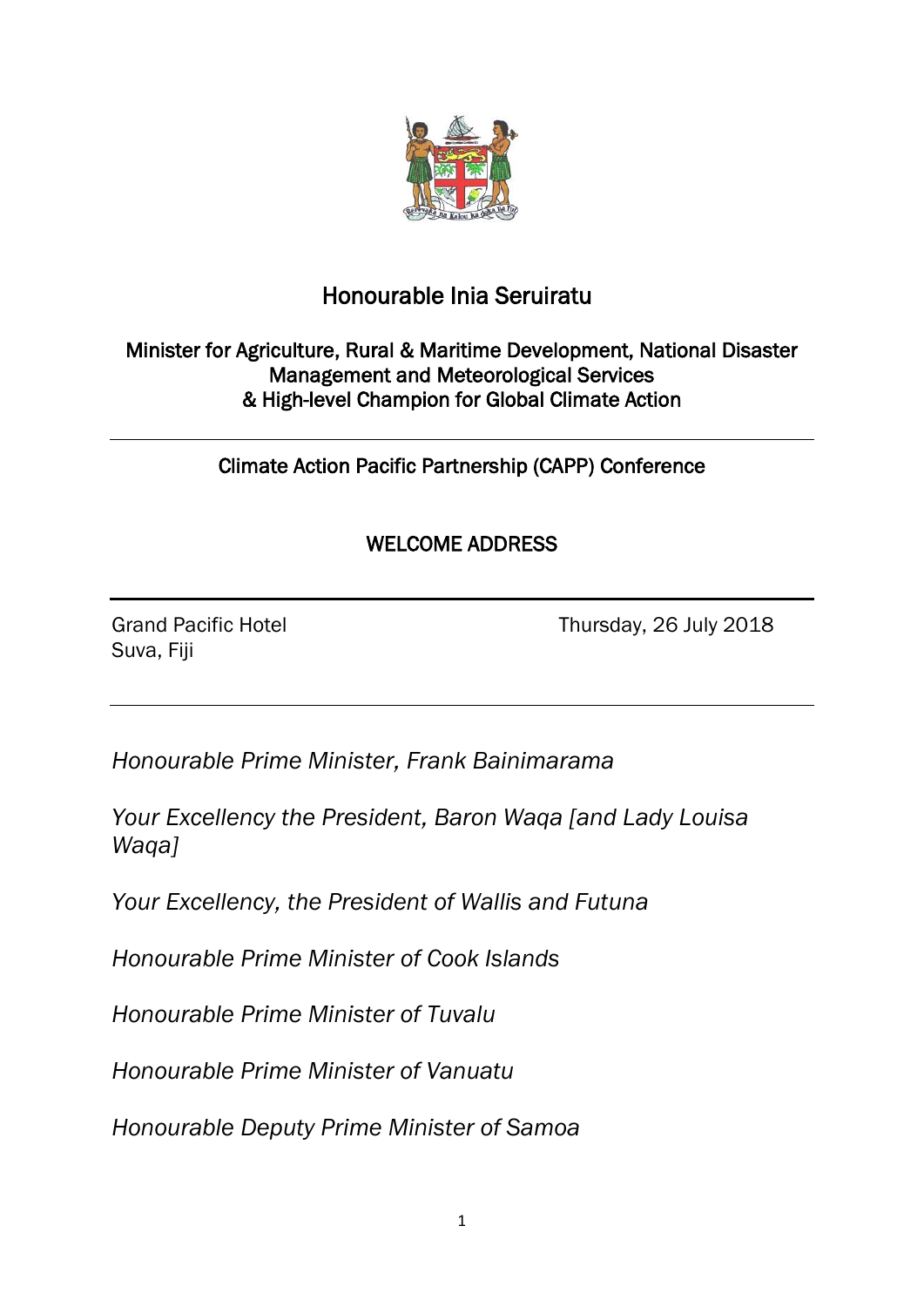*Honourable Ministers*

*Your Excellencies, members of the diplomatic corp*

*Distinguished country delegates*

*Distinguished representatives from development partners, regional organisations, civil society organisations, and the private sector* 

*Ladies and Gentlemen*

Bula vinaka, good morning, and a very warm welcome!

Last night you were traditionally welcomed and this morning I am honoured and delighted to welcome you to the official session of the second Climate Action Pacific Partnership Conference.

The Climate Action Pacific Partnership, otherwise known as CAPP, was initiated with the full recognition that achieving the goals of the Paris Agreement can only be possible through the collective engagement and commitment from all stakeholders - all agencies, all sectors, all communities, and all individuals.

At this CAPP conference we have almost 300 stakeholders, who I am sure are all eager to engage in sharing information, knowledge and experiences.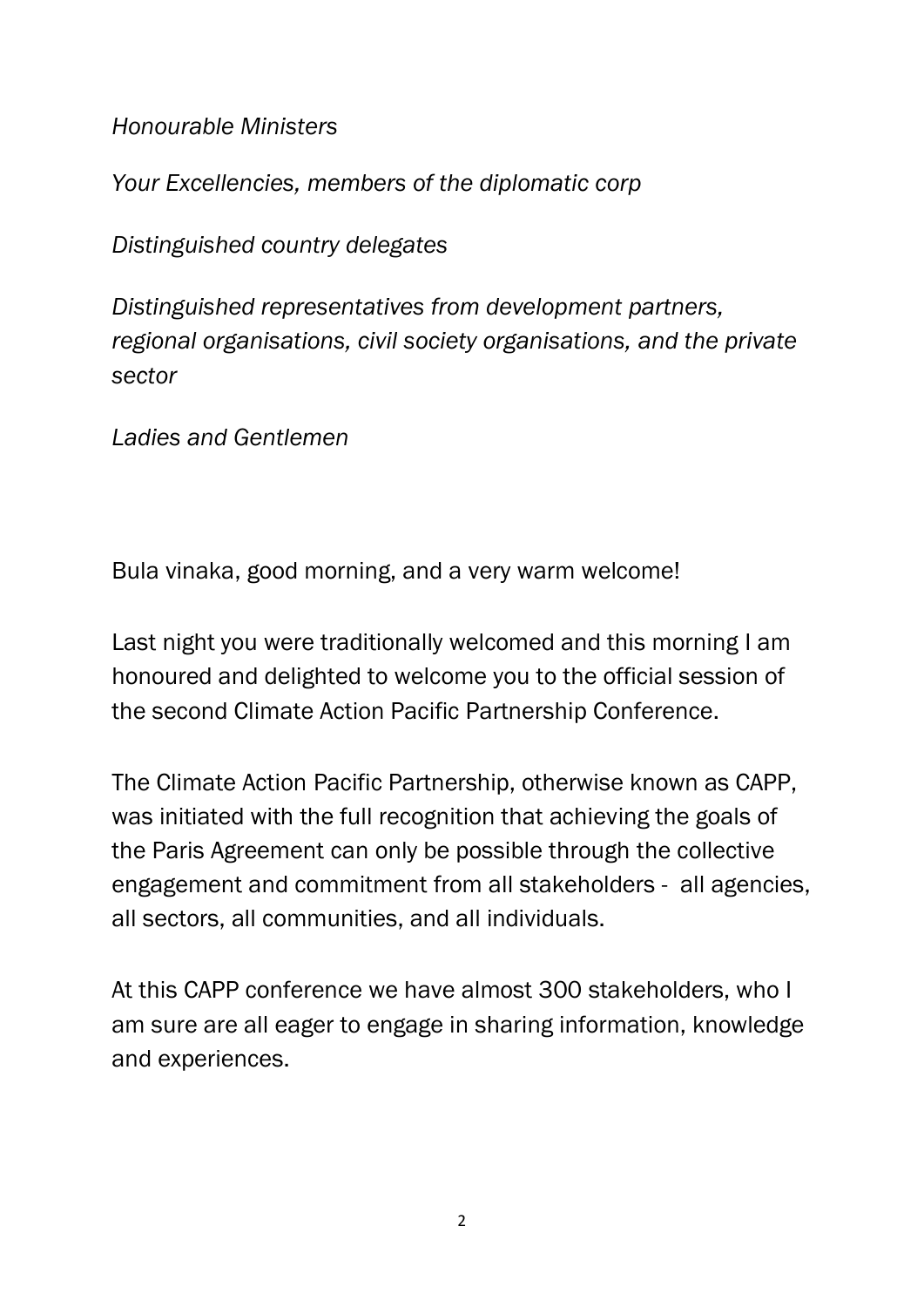As you may have seen, the theme for this year's conference is - "A Pacific Talanoa for greater resilience, urgency and ambition"

2018 is the year of the Talanoa Dialogue, where the talanoa process sets out to engage with all stakeholders – both Parties and non-Party stakeholders. Everyone is invited to share their experiences, their achievements, challenges, solutions, innovations and visions aimed at inspiring and impelling countries to increase ambition urgently.

Excellencies; delegates

The message coming from Pacific Island Communities – from both Parties and non-Party Stakeholders - is clear:

## It is imperative that we aim for the highest level of ambition of keeping global temperature increase to within 1.5 degrees Celsius.

We need to be persistently sending out strong messages on the necessity to bend the alarming temperature trajectory we are currently on.

There needs to be a swift shift in direction towards a pathway that will take us to a net-zero emission world as soon as possible, before the mid-century.

This is vital for the survival of our small island communities in the Pacific and other vulnerable regions around the world.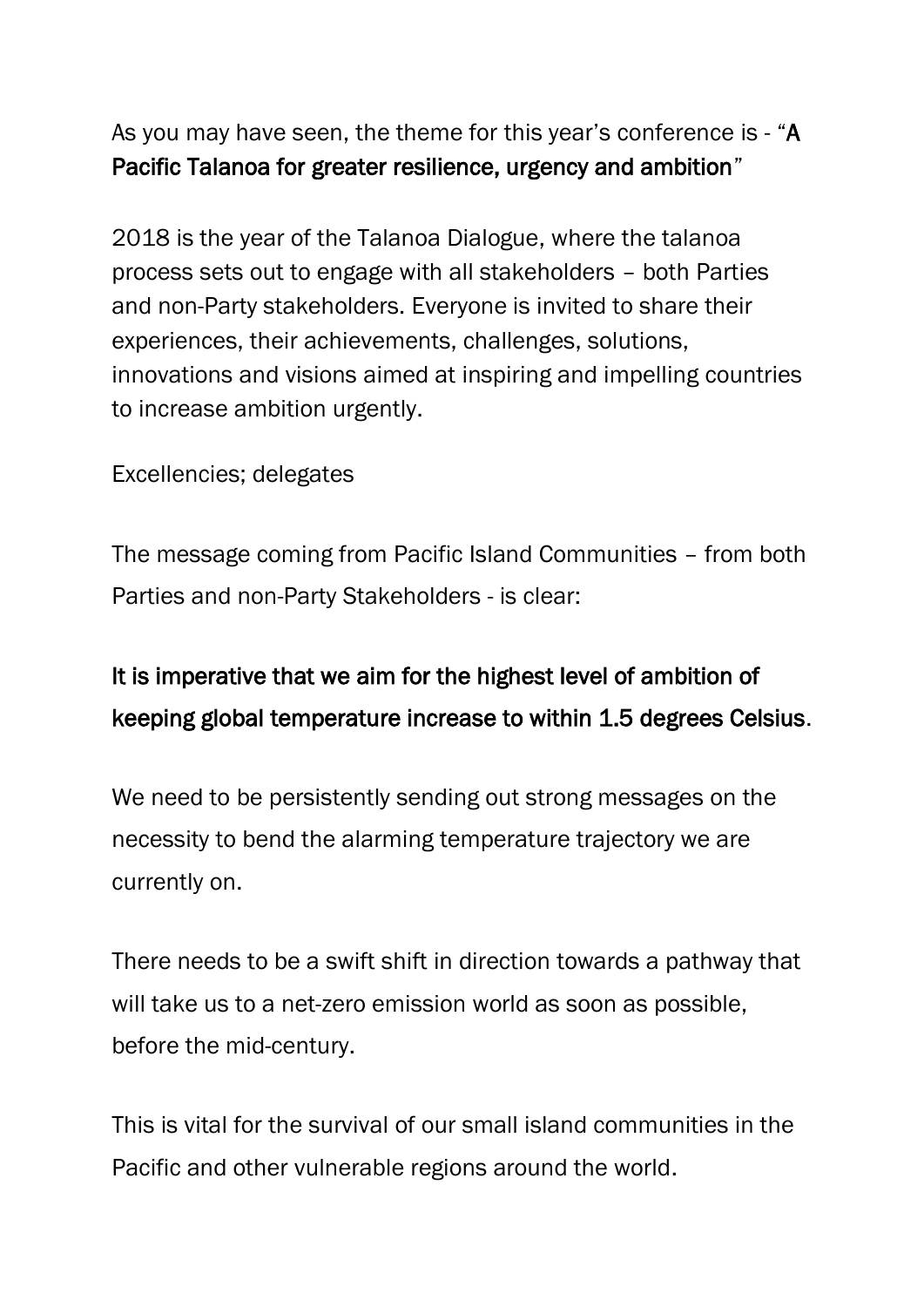We need to ensure that this message resonates in the talanoa dialogue. We can ensure this by making submissions and actively participating in the talanoa dialogue process. I urge to do this.

I would like to emphasise that your contributions in this conference will be very important. You will be participating in the first Pacific regional talanoa dialogue where your stories and messages will be captured and fed into the talanoa dialogue.

To set the scene - today we will listen to an array of experts from various sectors sharing their experiences and insights. All with the underlying objective to showcase approaches and innovative technologies and solutions to increase ambition, strengthen resilience and ensure an overall just and sustainable transition.

You will then be engaging in talanoa – sharing your inspiring and impelling stories.

This is what the Talanoa Dialogue aims to do – to bring together a diverse set of stakeholders to exchange experiences, knowledge and ideas and to learn and better understand one another.

Everyone constructively contributes, everyone respectfully listens, and everyone openly engages to collectively identify solutions and to take action to address the problem at hand.

4